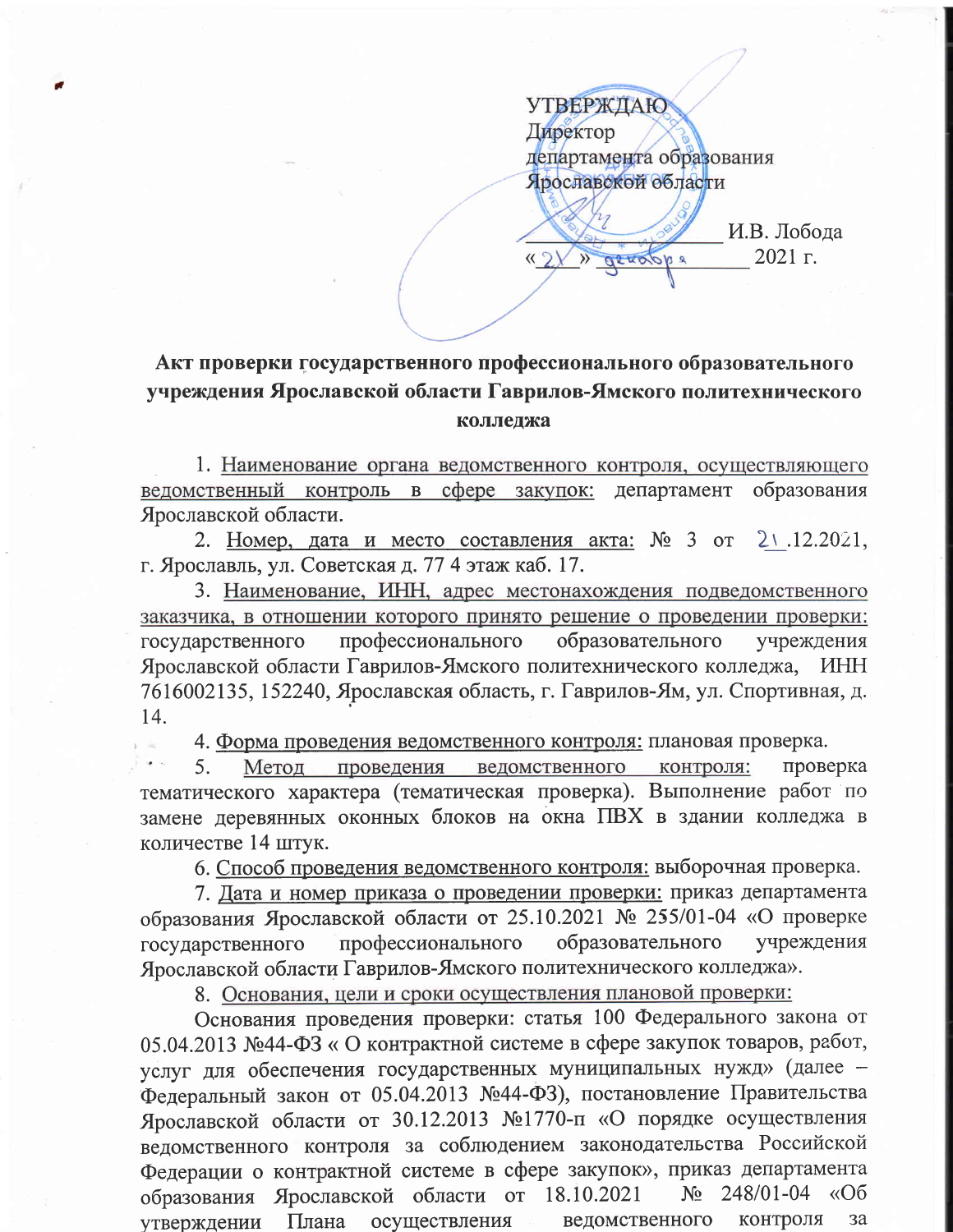соблюдением законодательства Российской Федерации и иных нормативных правовых актов о контрактной системе в сфере закупок в деятельности функционально подчиненных департаменту образования учреждений, Ярославской области, на 2021 год», приказ департамента образования Ярославской области  $OT$ 25.10.2021  $N_2$ 255/01-04 «O проверке государственного профессионального образовательного учреждения Ярославской области Гаврилов-Ямского политехнического колледжа».

Цель проведения проверки: предупреждение нарушений требований законодательства Российской Федерации о контрактной системе в сфере эффективности, результативности осуществления закупок; повышение закупок, обеспечения принципа гласности и прозрачности осуществления закупок, предотвращения коррупционных и других злоупотреблений в сфере закупок.

9. Сроки проведения проверки: с 9 по 13 декабря 2021 года. Срок оформления акта - до 30 декабря 2021 года.

10. Проверяемый период: 2021 год.

11. Фамилии, имена, отчества, наименования должностей членов инспекции, проводивших проверку:

Коптева Анна Николаевна - начальник отдела развития инфраструктуры системы образования;

Денисенко Оксана Николаевна - заместитель начальника отдела развития инфраструктуры системы образования;

Смекалов Павел Викторович - эксперт отдела развития инфраструктуры системы образования.

12. Обстоятельства, установленные при проведении проверки и обосновывающие выводы инспекции:

**А для осуществлении закупки по выполнению работ**  $\Pi$ O замене деревянных оконных блоков на окна ПВХ в здании колледжа в количестве 14 ШТУК учреждением были осуществлены следующие действия  $\,$  M подготовлены следующие документы:

(проверенный ГАУ ЯО подготовлен локальный сметный расчет «Яргосстройэкспертиза»), эскиз, пояснительная записка;

- подготовлен проект контракта;

На основании вышеизложенных документов и после определения условий закупки малого объема учреждение разместило в электронном магазине ГоИС «Госзакупки ЯО» информацию о такой закупке с указанием срока приема ценовых предложений - закупка № 03712000071202100002.

По итогам сбора ценовых предложений «Результат запроса цен по закупке» от 25.05.2021 наименьшее ценовое предложение подал участник ООО "ГК ДАЙМОНД" - 395 000,00 рублей.

соответствии с Порядком использования государственной B. информационной системы «Государственные закупки Ярославской области» при осуществлении закупок товаров, работ, услуг для обеспечения государственных нужд Ярославской области в случаях, установленных пунктами 4 и 5 части 1 статьи 93 Федерального закона от 5 апреля 2013 года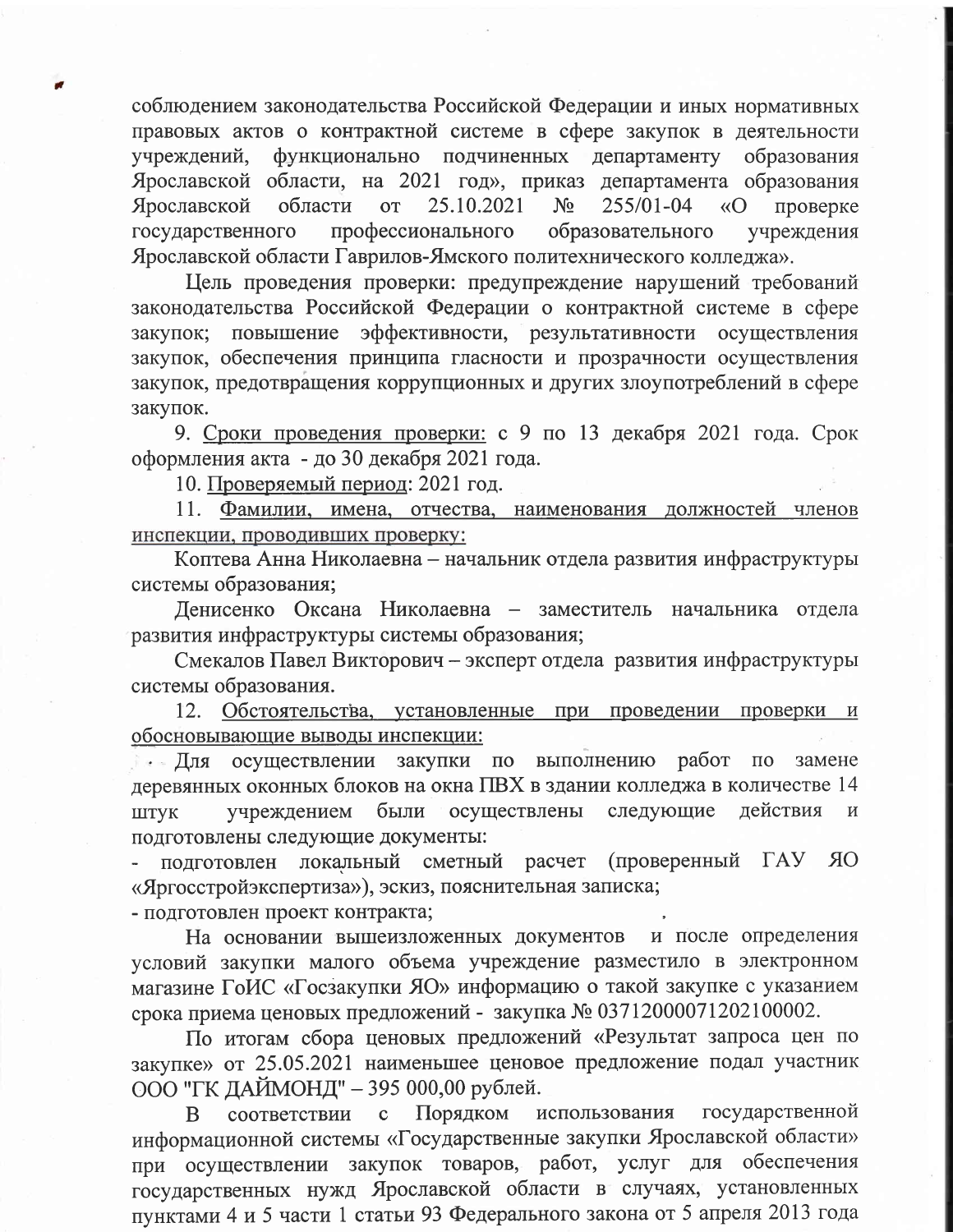№ 44-ФЗ «О контрактной системе в сфере закупок товаров, работ, услуг для обеспечения государственных и муниципальных нужд», утвержденным постановлением Правительства области от 28.09.2017 № 732 -п, заключен контракт от 27.05.2021 № 27/5/21.

В ходе проверки были изучены следующие документы:

приказ ГПОУ ЯО Гаврилов-Ямского политехнического колледжа  $1)$ № 18а от 18.04.2018 г. «О назначении контрактного управляющего»;

материалы закупки малого объема, проведенной у единственного 2) поставщика в соответствии с пунктом 5 части 1 статьи 93 Федерального закона от 05.04.2013 №44-ФЗ с применением информационной системы «Государственные закупки Ярославской области»,

| N <sub>2</sub><br>$\pi/\pi$ | Номер и дата<br>государственного        | Наименование предмета контракта                                                                                   | Примечание |
|-----------------------------|-----------------------------------------|-------------------------------------------------------------------------------------------------------------------|------------|
|                             | контракта                               |                                                                                                                   |            |
|                             | контракт от 27.05.2021<br>$N_2$ 27/5/21 | Выполнение работ по замене<br>деревянных оконных блоков на окна<br>ПВХ в здании колледжа в количестве 14<br>штук. | Исполнен   |

13. Нормы законодательства, которыми руководствовалась инспекция при принятии решения:

- Федеральный закон от 05.04.2013 № 44-ФЗ «О контрактной системе в сфере закупок товаров, работ, услуг для обеспечения государственных муниципальных нужд» (далее - Федеральный закон от 05.04.2013 № 44-ФЗ);

- постановление Правительства области от 30.12.2013 № 1770-п «О осуществления ведомственного контроля за соблюдением порядке законодательства Российской Федерации о контрактной системе в сфере закупок»;

- постановление Правительства области от 24.12.2018 № 951-п «Об методов утверждении методических рекомендаций  $\Pi$ <sup>O</sup> применению определения начальной (максимальной) цены контракта, цены контракта, заключаемого с единственным поставщиком (подрядчиком, исполнителем), начальной суммы цен единиц товара, работы, услуги для обеспечения нужд Ярославской области».

14. Сведения о нарушении требований законодательства Российской Федерации о контрактной системе в сфере закупок, оценка этих нарушений:

отсутствуют.

15. Выводы и рекомендации:

- плановую проверку считать оконченной.

- довести материалы проверки до руководства учреждения.

Инспекция не усматривает необходимости привлечения работников Гаврилов-Ямского политехнического колледжа К **ГПОУ OR** дисциплинарной ответственности, необходимости передачи информации для возбуждения дела об административном правонарушении, применения других мер по устранению нарушений, в том числе по передаче материалов в правоохранительные органы.